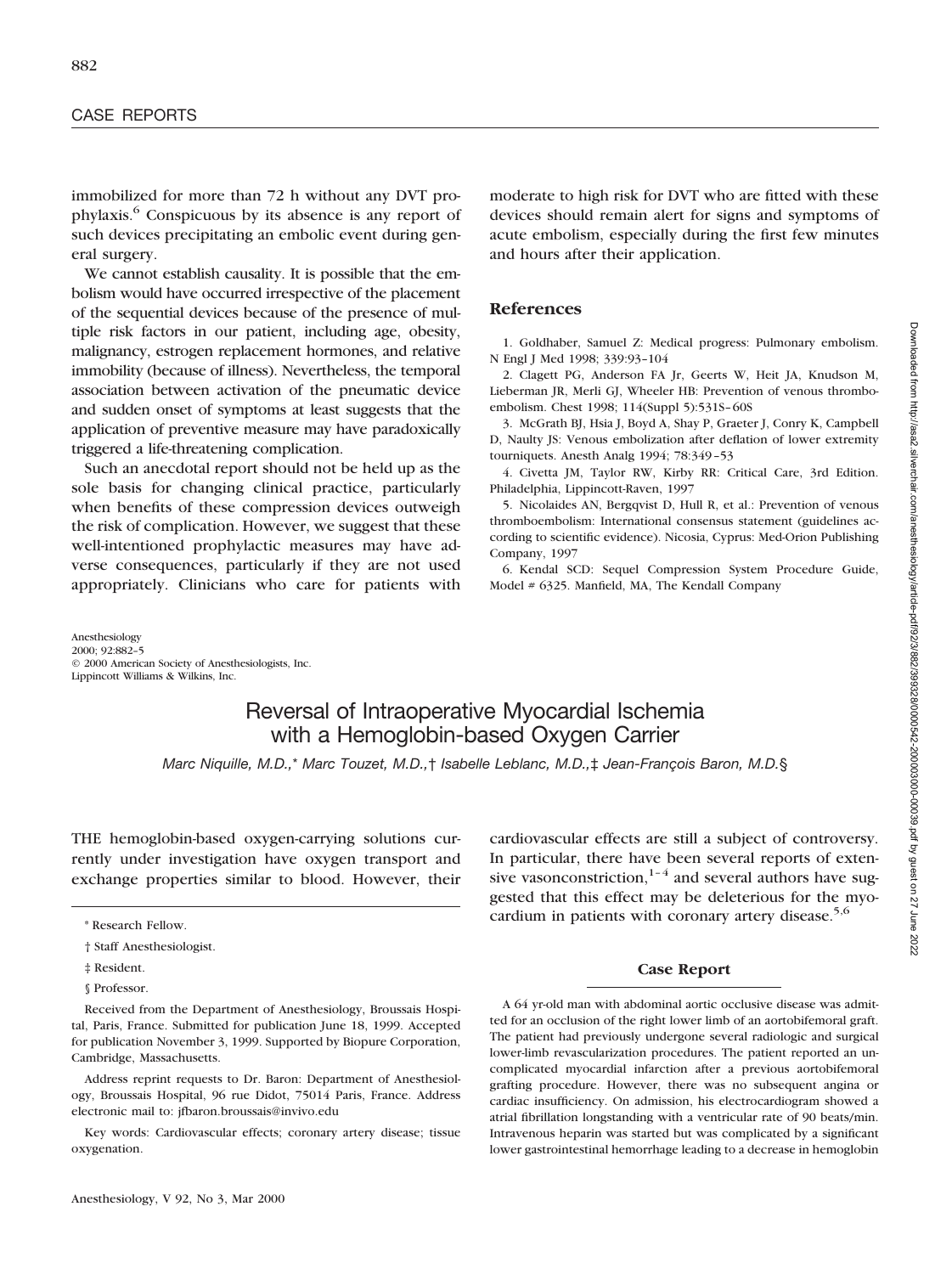

**Fig. 1. Partial reproduction of the anesthetic**  $chart$ . Induction = induction of anesthesia;  $SAP = systolic \,arterial \, pressure; \,DAP = dia$ stolic arterial pressure; PCWP = pulmonary **capillary wedge pressure; X clamp = aortic cross-clamping.**

concentration from 15.5 to 11.7 g/dl. Endoscopic exploration of the gastrointestinal tract failed to reveal a precise cause, but bleeding ceased. The patient was scheduled for a revision aortobifemoral graft.

Before surgery, the patient was enrolled in a randomized, singleblind, erythrocyte-controlled trial to evaluate the efficacy and the safety of an hemoglobin-based oxygen carrier (HBOC-201). The patient was informed of all risks and potential benefits, and written informed consent was obtained. The patient was not enrolled in a predonation program and was not treated with erythropoietin.

Anesthesia was induced using titrated doses of fentanyl, propofol, and atracurium. A pulmonary artery catheter was inserted, revealing high pulmonary capillary wedge pressure (25 mmHg). Anesthesia was maintained using a continuous infusion of propofol and intermittent fentanyl. Surgery was uneventful until aortic cross-clamping. During cross-clamping, the patient developed progressive systolic and diastolic hypotension to 80/50 mmHg (fig. 1) associated with new 2-mm ST-T segment depression on monitored standard leads II and V5. Pulmonary capillary wedge pressure remained at 25 mmHg. A dobutamine (6  $\mu$ g·kg<sup>-1</sup>·min<sup>-1</sup>) and nitroglycerin (0.5  $\mu$ g·kg<sup>-1</sup>·min<sup>-1</sup>) infusion was started. Blood pressure and heart rate increased (fig. 1) but with no improvement in ST-segment depression. Hemoglobin concentration at this point was 7.6 g/dl, and the decision to transfuse blood was made. In accordance with the trial protocol, the patient was randomly assigned to receive 60 g (500 ml) of HBOC-201. After the start of the infusion, systemic arterial blood pressure slightly increased and heart rate decreased with rapid normalization of the ST-T segment (fig. 1). Dobutamine and nitroglycerin infusions were stopped, and surgery was completed. During the postoperative period, recurrent tachycardia and ST-T changes were successfully treated by a second infusion of 30 g HBOC-201. On postoperative day 1, total hemoglobin was 11.3 g/dl with a plasma-free hemoglobin level of 2.2 g/dl. Troponin Ic levels remained normal, and the patient was discharged to the ward. On postoperative day 6, a new episode of gastrointestinal hemorrhage was observed. Total hemoglobin decreased from 9.0 to 7.4 g/dl, and 60 g HBOC-201 was infused without adverse events. Reexploration of the gastrointestinal tract revealed four small benign rectal polyps that were removed.

On postoperative day 2, moderate jaundice with a transient increase in AST (493 UI/l; normal values =  $15-48$  UI/l), ALT (121 UI/l; normal values =  $10-40$  UI/l), and lipase (120 UI/l; normal values =  $7-60$  UI/l)

was noted. These returned to baseline within 3 days, without clinical or ultrasound evidence of hepatic or pancreatic lesion. The patient was discharged home on postoperative day 28 with a hematocrit of 37% and total hemoglobin of 11.6 g/dl without receiving allogenic packed erythrocytes or erythropoietin therapy.

#### **Discussion**

Hemoglobin-based oxygen carrier 201 is an intravenous solution of glutaraldehyde-polymerized bovine hemoglobin. Cardiovascular effects of HBOC-201 are still a subject of controversy because it has been demonstrated that isovolumic exchange during acute normovolemic hemodilution may result in decreased cardiac output associated with peripheral vasoconstriction.<sup>3,4</sup> Several investigators have stressed that this effect may be deleterious, especially in patients with coronary artery disease.<sup>5,6</sup>

This high-risk patient with cardiac and vascular disease experienced intraoperative myocardial ischemia likely related to anemia, hypotension, and tachycardia. The infusion of HBOC-201 led to a rapid hemodynamic improvement with normalization of ST-T segment abnormalities. This beneficial effect may have been related either to the cardiovascular effects of HBOC-201 or to its ability to improve tissue oxygenation.

Hemoglobin-induced vasoconstriction may result in reduced blood flow to vital organs and severe pulmonary hypertension.<sup>7</sup> It has been suggested that this vasoconstrictive effect may be mediated in part by endothelin, inhibition of nitric oxide, and sensitization of peripheral  $\alpha$  receptors.<sup>8</sup> The magnitude of this vasoconstrictive effect seems to be attenuated by polymerization of hemoglobin either by glutaraldehyde<sup>9</sup> as HBOC-201 or *o*-raffinose.<sup>10</sup> The effect of polymerization is likely caused by surface modification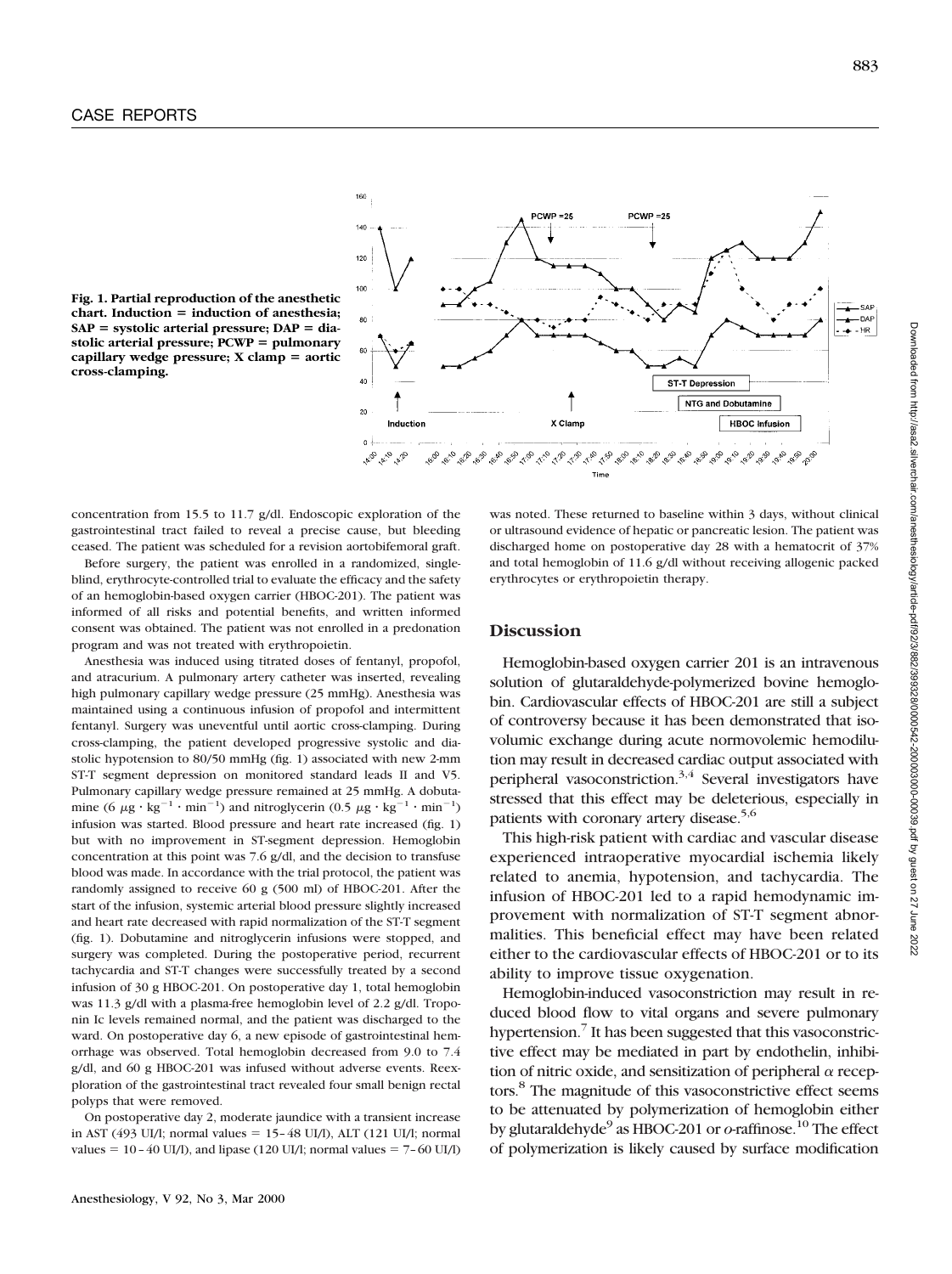and/or intramolecular cross-linking, rather than an increase in molecular size limiting extravasation.<sup>9</sup> The consequences of the vasoconstrictive effect of HBOC on coronary circulation is also unclear. Early studies performed with incompletely purified hemoglobin solutions described coronary vasoconstriction. $11-13$  More recent stud $ies<sup>14,15</sup>$  have used modified, highly purified, and heat pasteurized hemoglobin-based solutions (diaspirin crosslinked). Infusion of diaspirin cross-linked hemoglobin increases blood pressure as well as blood flow to the myocardium and gastrointestinal tract. An endothelin receptor antagonist (phosphoramidon) could attenuate the systemic hemodynamic effects and some regional circulatory effects of diaspirin cross-linked hemoglobin. However, the increase in blood flow to the myocardium could not be modified by an endothelin receptor antagonist. Accordingly, in our case report, it may be suggested that cardiovascular effects of HBOC-201 may have contributed to the improvement in the hemodynamic status of the patient by increasing arterial pressure, coronary perfusion pressure, and decreasing heart rate. However, we cannot rule out the possibility that the same effects could have been accomplished with another colloid.

In addition, when compared with blood, HBOCs could improve tissue oxygenation more significantly. Standl *et al.*<sup>16</sup> compared the effects of stored erythrocytes, freshly donated blood, and HBOC-201 on muscular tissue oxygenation after extreme isovolemic hemodilution in a canine model. At a hematocrit of 10%, skeletal muscle tissue oxygen tension was decreased by approximately 50%. After transfusion, an increase of 0.7 g/dl of hemoglobin using HBOC-201 resulted in restoration of baseline tissue oxygenation. An increase in hemoglobin of 2.7 and 2.1 g/dl with fresh and stored blood, respectively, were needed to restore normal tissue oxygenation. These results demonstrate a higher oxygenation potential of HBOC as compared with fresh or stored erythrocytes in relation with better oxygen extraction.<sup>16</sup> The right shift of the oxygen–hemoglobin dissociation curve ( $P_{50}$  32–35 mmHg) and a better distribution of blood oxygen-carrying capacity at the microcirculatory level are the main mechanisms explaining the improvement of tissue oxygenation.<sup>17,18</sup> Whether this played a role in the event observed in our patient is unknown.

In this patient, infusion of HBOC-201 was followed by a mild increase of AST, ALT, and lipase levels. However, there were not clinically significant and returned to baseline values rapidly. Such alterations have been reported in patients exposed to HBOC-201 in previous phase I and II studies, but its clinical relevance remains

unknown. The increase in AST was greater than that of ALT and could also be related, in part, to the surgical procedure. The jaundice is explained by the interstitial diffusion and catabolism of the free hemoglobin.

## **References**

1. Caron A, Menu P, Faivre-Fiorina B, Labrude P, Alayash AI, Vigneron C: Cardiovascular and hemorheological effects of three modified human hemoglobin solutions in hemodiluted rabbits. J Appl Physiol 1999; 86:541–8

2. Dietz NM, Martin CM, Beltran-del-Rio AG, Joyner MJ: The effects of cross-linked hemoglobin on regional vascular conductance in dogs. Anesth Analg 1997; 85:265–73

3. Kasper SM, Walter M, Grune F, Bischoff A, Erasmi H, Buzello W: Effects of a hemoglobin-based oxygen carrier (HBOC-201) on hemodynamics and oxygen transport in patients undergoing preoperative hemodilution for elective abdominal aortic surgery. Anesth Analg 1996; 83:921–7

4. Kasper SM, Grune F, Walter M, Amr N, Erasmi H, Buzello W: The effects of increased doses of bovine hemoglobin on hemodynamics and oxygen transport in patients undergoing preoperative hemodilution for elective abdominal aortic surgery. Anesth Analg 1998; 87:284–91

5. Lee R, Neya K, Svizzero TA, Vlahakes GJ: Limitations of the efficacy of hemoglobin-based oxygen-carrying solutions. J Appl Physiol 1995; 79:236–42

6. Hess JR: Review of modified hemoglobin research at Letterman: Attempts to delineate the toxicity of cell-free tetrameric hemoglobin. Artif Cells Blood Substit Immobil Biotechnol 1995; 23:277–89

7. de Figueiredo LF: Vasoactive properties of synthetic blood substitutes. Medicina 1998; 58:403–10

8. Schultz SC, Grady B, Cole F, Hamilton I, Burhop K, Malcolm DS: A role for endothelin and nitric oxide in the pressor response to diaspirin cross-linked hemoglobin. J Lab Clin Med 1993; 122:301–8

9. Doyle MP, Apostol I, Kerwin BA: Glutaraldehyde modification of recombinant human hemoglobin alters its hemodynamic properties. J Biol Chem 1999; 274:2583–91

10. Lieberthal W, Fuhro R, Freedman JE, Toolan G, Loscalzo J, Valeri CR: O-raffinose cross-linking markedly reduces systemic and renal vasoconstrictor effects of unmodified human hemoglobin. J Pharmacol Exp Ther 1999; 288:1278–87

11. Macdonald VW, Motterlini R: Vasoconstrictor effects in isolated rabbit heart perfused with bis(3,5- dibromosalicyl)fumarate crosslinked hemoglobin (alpha alpha Hb). Artif Cells Blood Substit Immobil Biotechnol 1994; 22:565–75

12. Hess JR, Macdonald VW, Gomez CS, Coppes V: Increased vascular resistance with hemoglobin-based oxygen carriers. Artif Cells Blood Substit Immobil Biotechnol 1994; 22:361–72

13. Biro GP, Taichman GC, Lada B, Keon WJ, Rosen AL, Sehgal LR: Coronary vascular actions of stroma-free hemoglobin preparations. Artif Organs 1988; 12:40–50

14. Gulati A, Singh R, Chung SM, Sen AP: Role of endothelin-converting enzyme in the systemic hemodynamics and regional circulatory effects of proendothelin-1 (1-38) and diaspirin cross-linked hemoglobin in rats. J Lab Clin Med 1995; 126:559–70

15. Gulati A, Sharma AC, Singh G: Role of endothelin in the cardiovascular effects of diaspirin crosslinked and stroma reduced hemoglobin. Crit Care Med 1996; 24:137–47